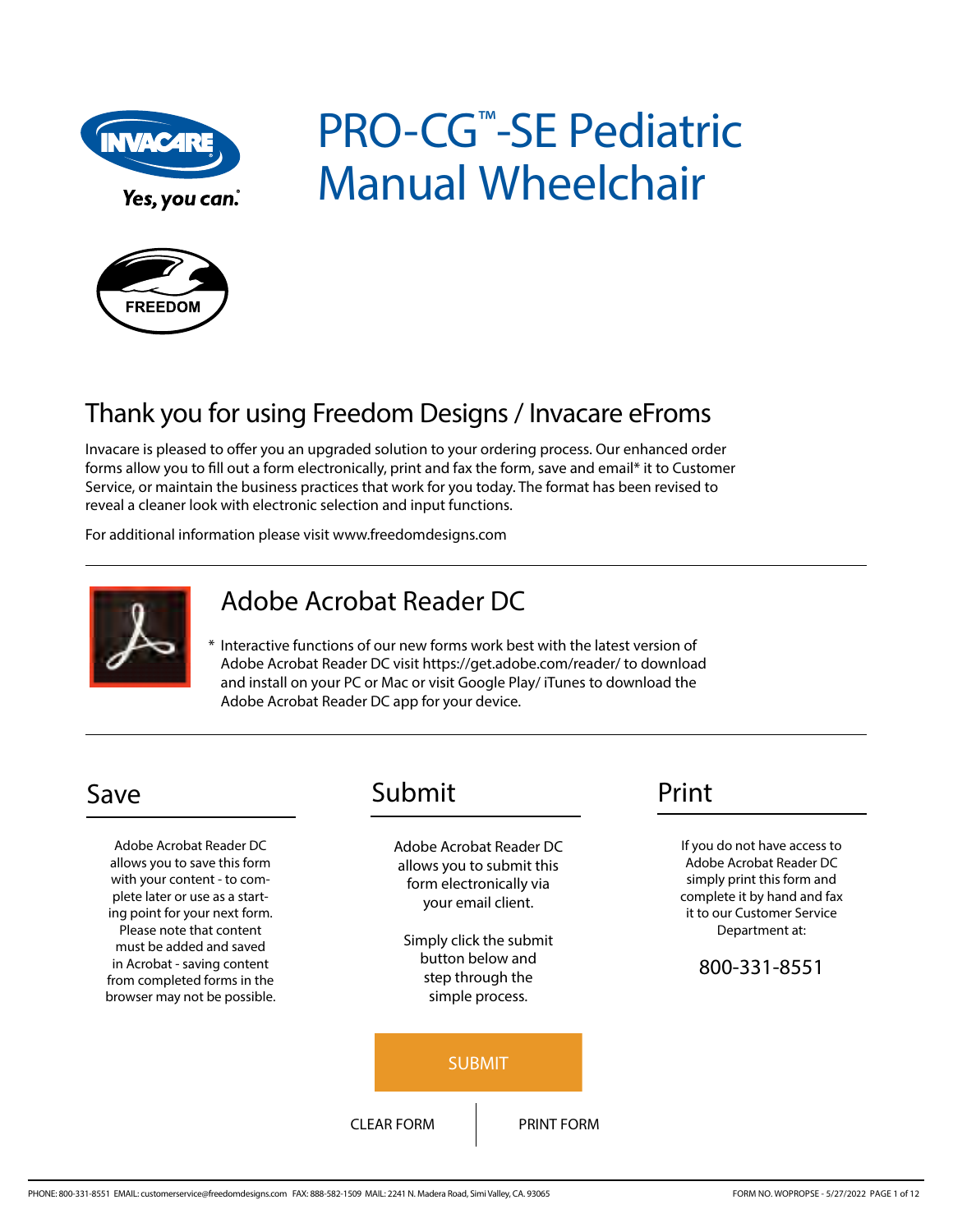

## Account Information

| Order<br>Request Type:<br>Quote |                                                                                                                                                                                                                               |
|---------------------------------|-------------------------------------------------------------------------------------------------------------------------------------------------------------------------------------------------------------------------------|
|                                 |                                                                                                                                                                                                                               |
|                                 | <b>CONTACT</b>                                                                                                                                                                                                                |
|                                 |                                                                                                                                                                                                                               |
| SHIP TO                         |                                                                                                                                                                                                                               |
|                                 | Phone: Note: 2008 Phone: 2008 Phone: 2008 Phone: 2008 Phone: 2008 Phone: 2008 Phone: 2008 Phone: 2008 Phone: 2008 Phone: 2008 Phone: 2008 Phone: 2008 Phone: 2008 Phone: 2008 Phone: 2008 Phone: 2008 Phone: 2008 Phone: 2008 |
|                                 |                                                                                                                                                                                                                               |
|                                 |                                                                                                                                                                                                                               |
|                                 |                                                                                                                                                                                                                               |
|                                 | ME: Please do not provide with a customer name                                                                                                                                                                                |

## Base Options

A seating system must be purchased separately. No seating system is provided with the PRO-CG frame. No seat or back upholstery is available as an option.

### TRANSPORT OPTIONAL

PRO-30302 PRO-CG Pediatric SE................................................... \$2,822 (E1233)

Transportation Option selected separately below. SE frame does not include Freedom Future Fit Program

Seat frame adjusts 12" to 14" wide in 1" increments.

been WC20 tested and approved for transit.

PRO-30240 16" Base Width Specify Seat Width Setting PRO-14W 14"........................................................................................... n/c PRO-15W 15"........................................................................................... n/c PRO-16W 16"........................................................................................... n/c

PRO-99997 Transport Brackets – SE .......................................................\$323

Seat frame adjusts 14" to 16" wide in 1" increments.

Must be installed by Freedom Designs manufacturing. Freedom's combination of customized seating and wheelchair frames are WC19 crash test approved in accordance with RESNA WC-4: 2012 Section 19, Annexes A, B, C & E as well as ISO 7176-19 (2008) Annexes A, C & D. Most Freedom seating, hardware, and positioning accessories have

#### Specify Seat Depth Setting

| 2" extension required |                 |
|-----------------------|-----------------|
| 2" extension required |                 |
| 4" extension required |                 |
| 4" extension required | .S1.065 (E2204) |

#### Specify Seat Depth Setting

Frame Dimensions

PRO-30220 14" Base Width Specify Seat Width Setting

| 2" extension required |  |
|-----------------------|--|
| 2" extension required |  |
| 4" extension required |  |
| 4" extension required |  |

PRO-12W 12"............................................................................................ n/c PRO-13W 13"........................................................................................... n/c PRO-14W 14"........................................................................................... n/c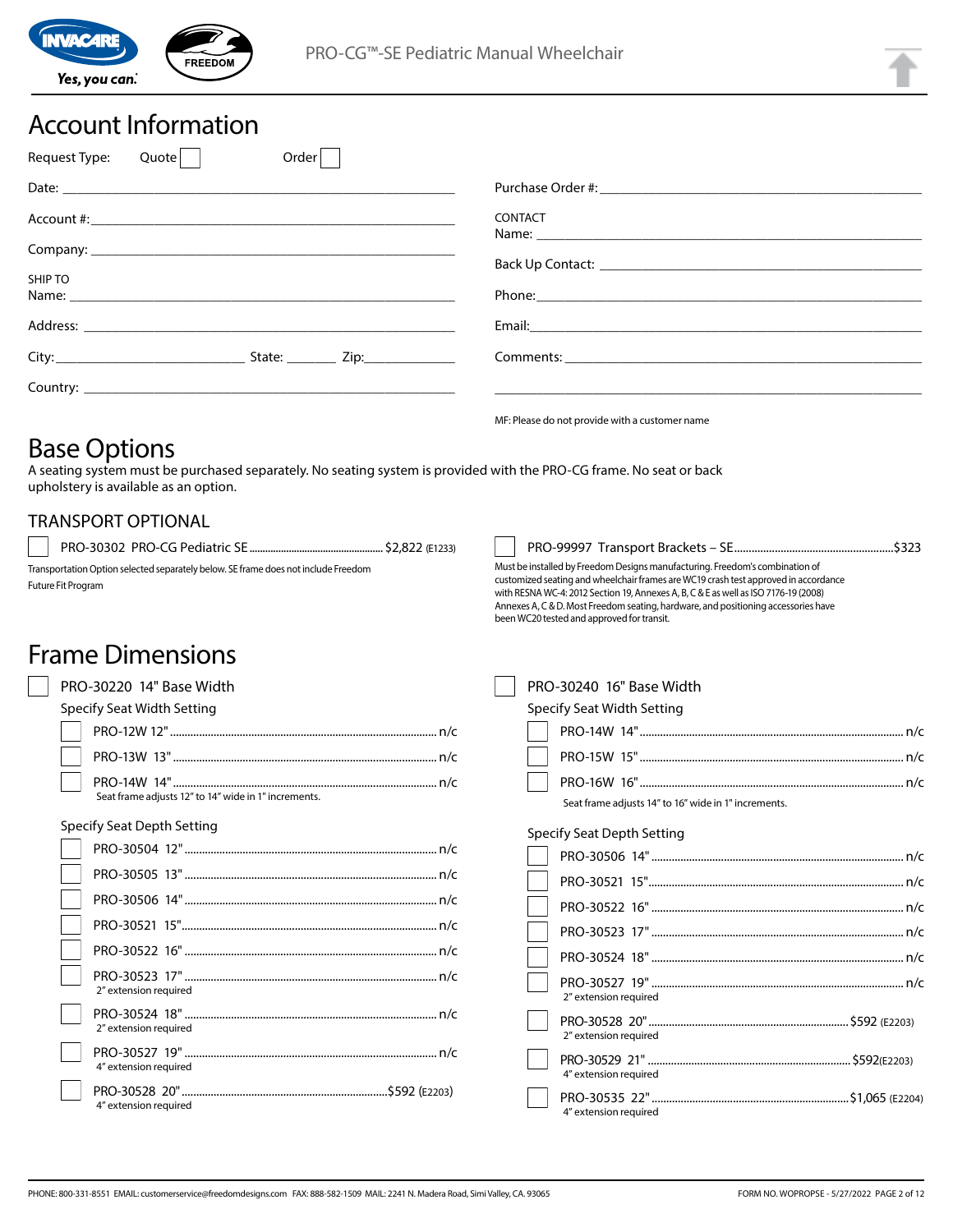

| PRO-30260 18" Base Width                                                                                                                                                                                    |                                                                             |
|-------------------------------------------------------------------------------------------------------------------------------------------------------------------------------------------------------------|-----------------------------------------------------------------------------|
| <b>Specify Seat Width Setting</b>                                                                                                                                                                           | Specify Seat Depth Setting                                                  |
|                                                                                                                                                                                                             |                                                                             |
|                                                                                                                                                                                                             |                                                                             |
|                                                                                                                                                                                                             |                                                                             |
| Seat frame adjusts 16" to 18" wide in 1" increments.                                                                                                                                                        |                                                                             |
|                                                                                                                                                                                                             |                                                                             |
|                                                                                                                                                                                                             |                                                                             |
|                                                                                                                                                                                                             | 2" extension required                                                       |
|                                                                                                                                                                                                             | 2" extension required                                                       |
|                                                                                                                                                                                                             | 4" extension required                                                       |
|                                                                                                                                                                                                             | 4" extension required                                                       |
| <b>SEAT RAIL EXTENSIONS</b>                                                                                                                                                                                 |                                                                             |
|                                                                                                                                                                                                             |                                                                             |
|                                                                                                                                                                                                             |                                                                             |
| Specify Back Post Location (if other than specified above)______________________                                                                                                                            |                                                                             |
| <b>Seat Rail Options</b>                                                                                                                                                                                    |                                                                             |
| <b>LEAF - LOWER EXTREMITY</b>                                                                                                                                                                               |                                                                             |
| <b>ACCOMMODATION FRAME</b>                                                                                                                                                                                  | <b>SRO - SEAT RAIL ONLY</b>                                                 |
| Not available with ALL Contracture & 3D Dynamic footrest<br>systems.                                                                                                                                        |                                                                             |
|                                                                                                                                                                                                             | SRO is manufactured without standard footrest hanger attachments.           |
| Front frame angle adjusts 22° from midline for abduction, adduction, and<br>windswept lower extremity positioning. Seat frame(s) can be individually<br>repositioned for up to a 2" leg length discrepancy. |                                                                             |
| <b>Vent Options</b>                                                                                                                                                                                         |                                                                             |
|                                                                                                                                                                                                             |                                                                             |
| Extended wheelchair base including vent tray. For LP10 style vent, base must be<br>16" or greater. Tray measures full width of the base frame and 12" deep                                                  | For LTV vents ONLY. Does NOT include dovetail bracket. Weight limit 15 lbs. |
| <b>Auxillary Device Mounts</b>                                                                                                                                                                              |                                                                             |
| 11-3100 O2 Holder - Aluminum w/ QR Hdwe\$631 (E0108)                                                                                                                                                        |                                                                             |
| <b>Tilt Activations</b>                                                                                                                                                                                     |                                                                             |
|                                                                                                                                                                                                             |                                                                             |
|                                                                                                                                                                                                             | Not available with vent tray.                                               |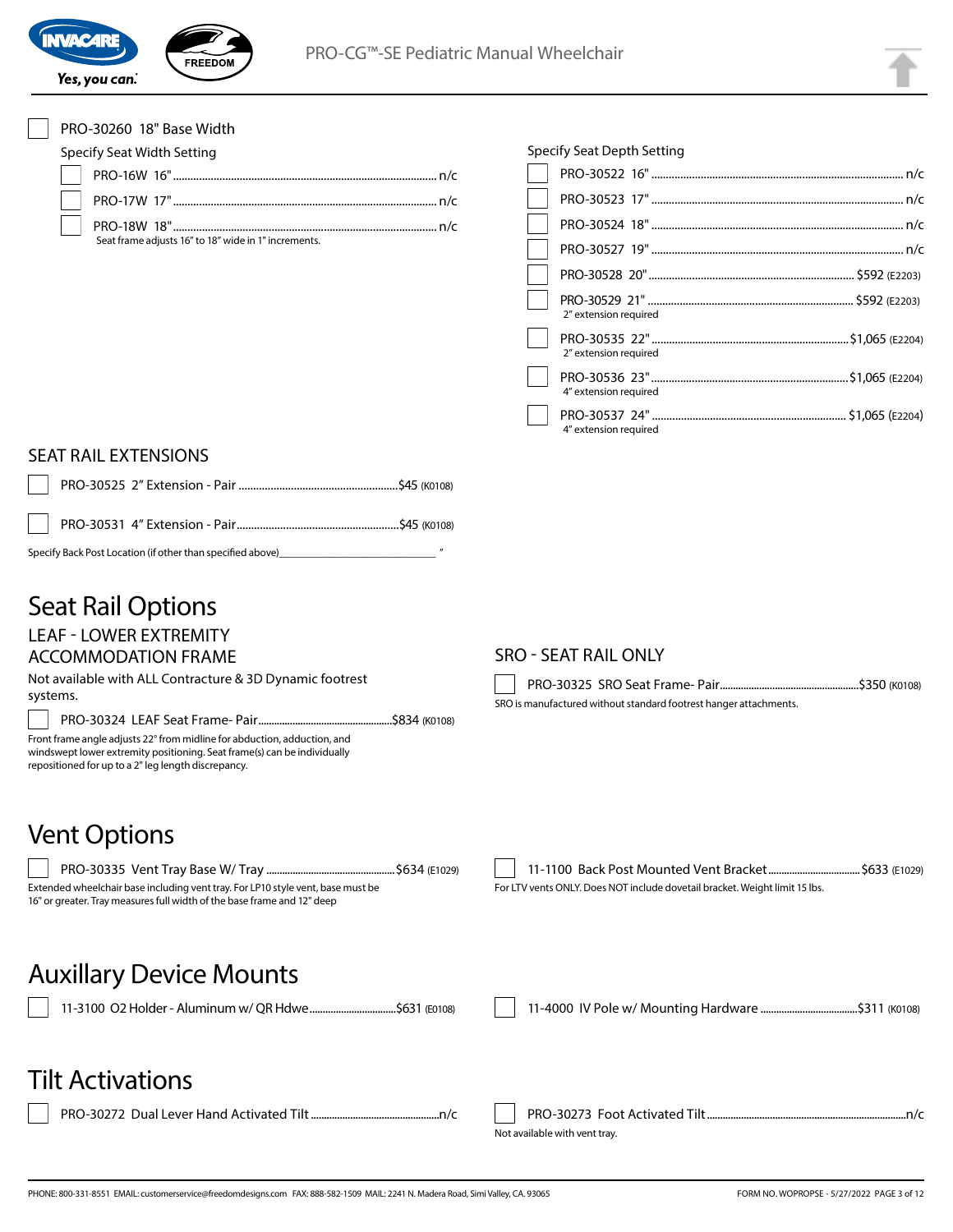

| <b>Frame Colors</b> (Includes Seat Rail, Caster Housing, and Hangers)                                              |                                                                                                                                                           |
|--------------------------------------------------------------------------------------------------------------------|-----------------------------------------------------------------------------------------------------------------------------------------------------------|
| Sugar Cookie n/c<br>Candy Violetn/c                                                                                | Galaxy Bluen/c                                                                                                                                            |
| Candy Raspberryn/c<br>Neon Yellown/c                                                                               | Stormy Grayn/c<br>Passion Purple n/c                                                                                                                      |
| Extreme Green n/c                                                                                                  | Octane Orangen/c                                                                                                                                          |
| Bright Pinkn/c                                                                                                     | Color to be                                                                                                                                               |
| Pink Parfaitn/c                                                                                                    | Determinedn/c                                                                                                                                             |
| Electric Bluen/c<br>Sugar Plumn/c                                                                                  |                                                                                                                                                           |
| <b>Base Colors</b>                                                                                                 |                                                                                                                                                           |
|                                                                                                                    |                                                                                                                                                           |
| PRO-CBASE Matching Base and Frame Color\$100                                                                       |                                                                                                                                                           |
| <b>Back Posts</b>                                                                                                  |                                                                                                                                                           |
| <b>BACK POST OPTIONS</b>                                                                                           |                                                                                                                                                           |
|                                                                                                                    | PRO-30564 Reduced Shear Recline Back with Angle-                                                                                                          |
|                                                                                                                    | Recline range is 65° from 97° to 162°. Pivot point is 2.5" above the seat rail. Solid                                                                     |
| PRO-30542 Dynamic Rocker Back -<br>Angle adjustable from 72° to 108° in 6° increments. Can be locked-out           | Back Insert installation requires 4-points of attachment hardware. Seat-to-Back<br>hinges are not compatible with any Super Reclining Reduced Shear Back. |
| when needed.<br>Includes a set of 4 elastomers in different durometers to allow spring<br>adjustment in the field. |                                                                                                                                                           |
| <b>PUSH HANDLE OPTIONS</b>                                                                                         |                                                                                                                                                           |
|                                                                                                                    | Requires selection of Push Button Angle Adjustable Stroller Handle<br>(PRO-30571 or PRO-30576). Not available with Reduced Shear Recline Back.            |
| <b>PUSH HANDLE HEIGHT</b>                                                                                          |                                                                                                                                                           |
|                                                                                                                    |                                                                                                                                                           |
|                                                                                                                    |                                                                                                                                                           |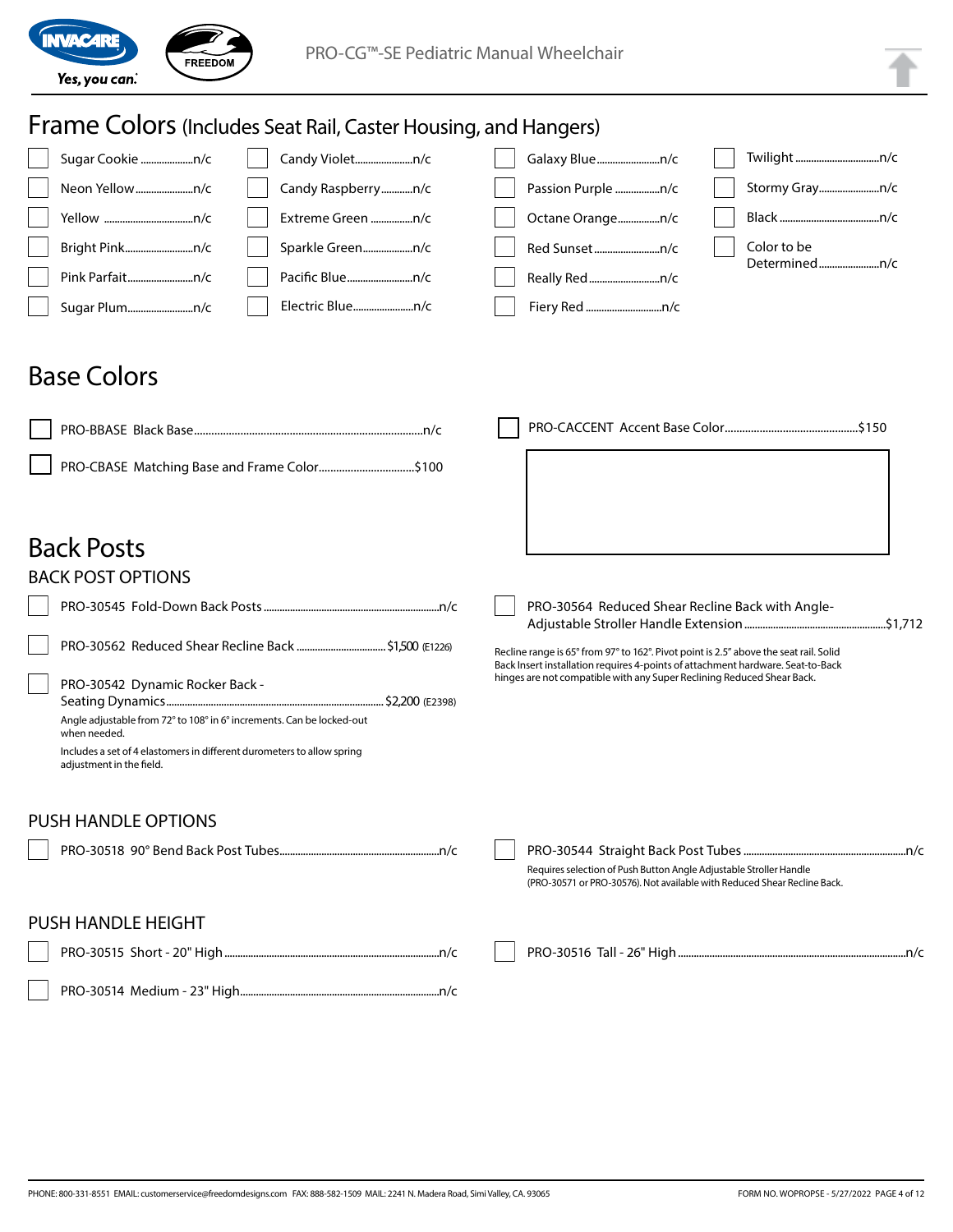

## Push Handle Extension Options



All push handle extensions except PRO-30561 add approximately 6.5" to push handle height. All push handle extensions except Individual include a black neoprene wrap around pad.

| Not available with Straight Back Posts. Not available with Recline.                                                                                                                                                                  | PRO-30590 Stroller Handle Extension - Width<br>Not available with Straight Back Posts. Not available with Recline.                                                                                             |  |
|--------------------------------------------------------------------------------------------------------------------------------------------------------------------------------------------------------------------------------------|----------------------------------------------------------------------------------------------------------------------------------------------------------------------------------------------------------------|--|
| PRO-30571 Push Button, Angle-Adjustable Stroller<br>Available on wheelchair frames 15W & smaller only. Plastic hinge up to<br>200° range of adjustment. PRO-30571 or PRO-30576 required with<br>Straight Back Post Tubes (PRO-30544) | PRO-30576 Heavy Duty Push Button, Angle-Adjustable<br>Available on any size frame. Metal hinge up to 180° range of adjustment.<br>PRO-30571 or PRO-30576 required with Straight Back Post Tubes<br>(PRO-30544) |  |
| <b>PRO-30517 Individual Stroller Handle Extensions</b><br>Not available with Straight Back Posts. Not available with Recline.                                                                                                        |                                                                                                                                                                                                                |  |

## Footrests

#### Footrest / Extension Lengths

| Extension/ | 75° Pop     | 75° Lch         | 90° Pop     | 90 °Lch     | ELR (90°)   |
|------------|-------------|-----------------|-------------|-------------|-------------|
| Hanger     |             |                 |             |             |             |
| Hanger     | $6" - 8"$   | $5.5" - 8.5"$   | $4" - 8"$   | $4" - 8"$   | $6" - 12"$  |
| Only       |             |                 |             |             |             |
| High       | N/A         | N/A             | $1.5 - 3$   | N/A         | N/A         |
| Mount      |             |                 |             |             |             |
| 4.5" HD    | $9" - 12"$  | $9.5" - 12.5"$  | $9" - 12"$  | $9" - 12"$  | $13" - 15"$ |
| Ext.       |             |                 |             |             |             |
| $6.5"$ HD  | $9" - 15"$  | $9.5" - 15.5"$  | $9" - 15"$  | $9" - 15"$  | $13" - 17"$ |
| Ext.       |             |                 |             |             |             |
| 4"         | $10" - 13"$ | $9.5" - 12.5"$  | $11" - 13"$ | $10" - 13"$ | $13" - 15"$ |
| Adjustable |             |                 |             |             |             |
| 6"         | $12" - 15"$ | $10.5" - 14.5"$ | $13" - 15"$ | $12" - 15"$ | $13" - 18"$ |
| Adjustable |             |                 |             |             |             |
| 8"         | $14" - 17"$ | 12.5"-16.5"     | N/A         | N/A         | 14"-20"     |
| Adjustable |             |                 |             |             |             |
| 10"        | $16" - 19"$ | 14.5"-18.5"     | N/A         | N/A         | 16"-22"     |
| Adjustable |             |                 |             |             |             |



#### MAPS Footrest / Extension Lengths

| Extension/<br>Hanger | 75° Pop        | 75° Lch     | 90° Pop         | 90 °Lch        | ELR $(90^\circ)$         |
|----------------------|----------------|-------------|-----------------|----------------|--------------------------|
| Hanger<br>Only       | $5.5" - 7.5"$  | $5" - 8"$   | $5.5" - 7.5"$   | $4.5" - 7.5"$  | $4.5" - 8.5"$<br>& 11.5" |
| High<br>Mount        | N/A            | N/A         | N/A             | N/A            | N/A                      |
| 4.5" HD<br>Ext.      | $8.5" - 11.5"$ | $9" - 12"$  | $8.5" - 11.5"$  | $8.5" - 11.5"$ | $12.5" - 14.5"$          |
| 6.5" HD<br>Ext.      | $8.5" - 13.5"$ | $9" - 14"$  | $8.5" - 13.5"$  | $8.5" - 13.5"$ | $12.5" - 16.5"$          |
| 4" Adjust-<br>able   | $8.5" - 11.5"$ | $9" - 12"$  | $9.5" - 11.5"$  | $8.5" - 11.5"$ | 12.5"-14.5"              |
| 6" Adjust-<br>able   | 10.5"-13.5"    | $10" - 14"$ | $11.5" - 13.5"$ | $8.5" - 13.5"$ | $12.5" - 17.5"$          |
| 8" Adjust-<br>able   | 12.5"-15.5"    | $12" - 16"$ | N/A             | N/A            | 13.5"-19.5"              |
| 10" Adjust-<br>able  | 14.5"-17.5"    | $14" - 18"$ | N/A             | N/A            | 15.5"-21.5"              |

Length is measured from top of footrest plate to top of seat rail. Without extensions bottom hanger hole not accessible for hardware. Heavy duty extensions do not telescope adjust. Footrests adjust vertically in length on heavy duty extension tubes.

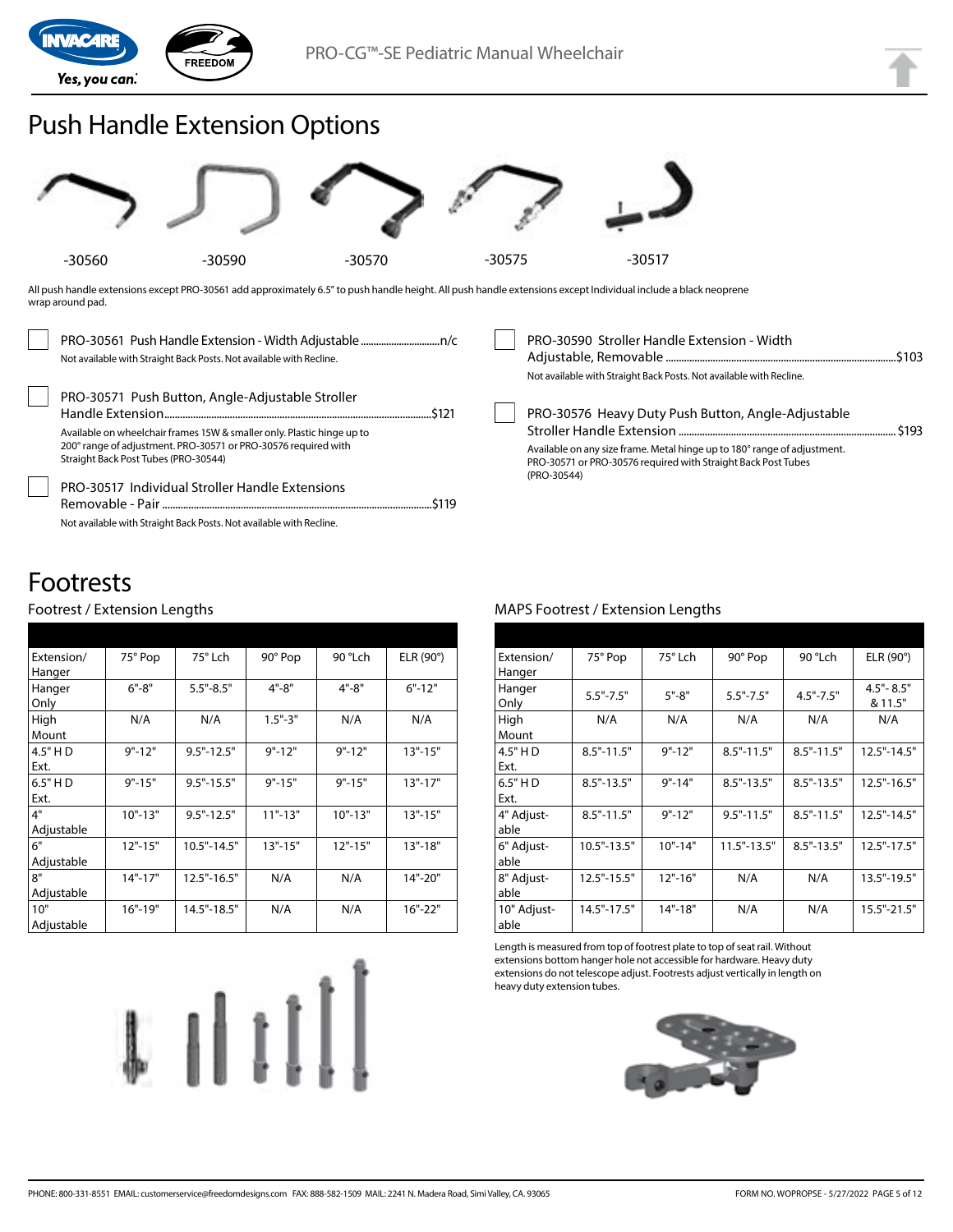

FREEDOM

### HANGERS

| HANGERS                                                                                                                                                                                                                                    |                                                                                                                        |
|--------------------------------------------------------------------------------------------------------------------------------------------------------------------------------------------------------------------------------------------|------------------------------------------------------------------------------------------------------------------------|
|                                                                                                                                                                                                                                            |                                                                                                                        |
| Not available with 8"or 10" Telescoping Extensions.                                                                                                                                                                                        | Not available with 8"or 10" Telescoping Extensions.                                                                    |
| PRO-30279 90° Pop-Up Swing Away Elevating<br>Not available with all Telescoping extensions.                                                                                                                                                |                                                                                                                        |
| <b>FOOTPLATES &amp; FOOTBOARDS</b>                                                                                                                                                                                                         |                                                                                                                        |
| PRO-36033 Aluminum Angle Adj. Flip-up<br>Does not include Heel Loops, select below.                                                                                                                                                        | PRO-36029 Aluminum Angle                                                                                               |
|                                                                                                                                                                                                                                            |                                                                                                                        |
| <b>FOOTPLATE OPTIONS</b>                                                                                                                                                                                                                   |                                                                                                                        |
| PRO-36040 MAPS (Multi Axis Positioning System) \$350<br>Requires selection of Aluminum Angle Adjustable Footplates. Not<br>compatible with<br>Composite footplates or Aluminum Footboard. Not compatible with<br>Seating Dynamics hangers. |                                                                                                                        |
| <b>HANGER EXTENSION OPTIONS</b>                                                                                                                                                                                                            |                                                                                                                        |
|                                                                                                                                                                                                                                            |                                                                                                                        |
|                                                                                                                                                                                                                                            |                                                                                                                        |
| Not available with all 90° hangers.                                                                                                                                                                                                        | Heavy duty extensions do not telescope adjust. Footrests adjust vertically in<br>length on heavy duty extension tubes. |
| Not available with all 90° hangers.                                                                                                                                                                                                        | <b>Clear Selection</b>                                                                                                 |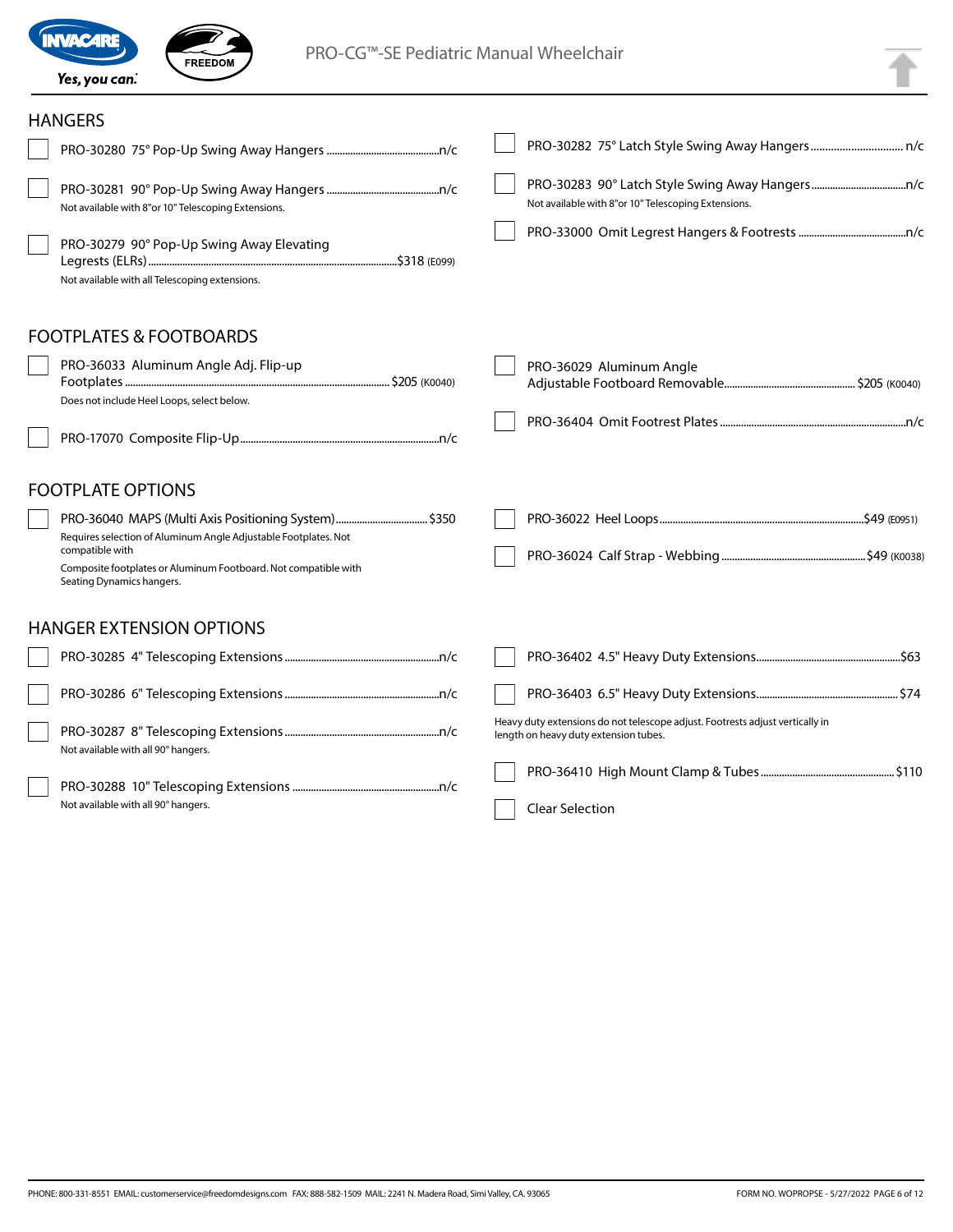

Yes, you can.

## Specialized Footrests

ALL legrest measurements are from the seat rail to footplate. Not available with LEAF or SRO seat rail options. Frame and/or front caster choice may limit adjustment range and/or cause interference.

#### SPECIALIZED FOOTREST SEAT RAIL TO FOOTPLATE MEASUREMENTS

| <b>Part Number</b> | Extension       | Super<br>Contracture | 3D Dynamic<br>Hi Pivot | <b>3D Dynamic</b><br><b>STD</b> |
|--------------------|-----------------|----------------------|------------------------|---------------------------------|
| 6402-01            | Short           | $10.5" - 13.5"$      |                        |                                 |
| 6402-02            | Long            | $13.5" - 18.5"$      |                        |                                 |
| 6405-01            | 0"-2" Extension |                      | $6.25" - 10.75"$       | 12.75-15.25"                    |
| 6409-01            | 1"-3" Extension |                      | 7.25-11.75"            | 13.75-16.25"                    |
| 6406-01            | 2"-4" Extension |                      | 8.25-12.75"            | 14.75-17.25"                    |
| 6410-01            | 3"-5" Extension |                      | $9.25 - 13.75$ "       | 15.75-18.25"                    |
| 6407-01            | 4"-6" Extension |                      | 10.25-14.75"           | 16.75-19.25"                    |
| 6411-01            | 5"-7" Extension |                      | 11.25-15.75"           | 17.75-20.25"                    |
| 6508-01            | 6"-8" Extension |                      | 12.25-16.75"           | 18.75-21.25"                    |



Length measured from top of footrest plate to top of seat rail.3D HiPivot includes 4.5" of length adjustment, 3D includes 2.5" of length adjustment.

#### CONTRACTURE FOOTREST HANGERS

Super Contracture for frames 14" wide and greater only. PRO-30291-2 Contracture Short - 11" to 15" ..........................................\$3,838 Includes short hanger extension. PRO-30292-2 Contracture Long - 15" to 19" ........................................\$3,838 Includes long hanger extension. 3D DYNAMIC FOOTREST HANGERS PRO-30297-2 3D Dynamic Footrest - Hi Pivot.......................................\$7,300 PRO-30298-2 3D Dynamic Footrest - STD.............................................\$6,800 DYNAMIC FOOTREST EXTENSION OPTIONS PRO-6405-01 Dynamic Adj Plantar/Dorsi Ext, 0-2".................................n/c PRO-6406-01 Dynamic Adj Plantar/Dorsi Ext, 2-4".................................n/c PRO-6407-01 Dynamic Adj Plantar/Dorsi Ext, 4-6" .................................n/c PRO-6408-01 Dynamic Adj Plantar/Dorsi Ext, 6-8".................................n/c PRO-6409-01 Dynamic Adj Plantar/Dorsi Ext, 1-3" .................................n/c PRO-6410-01 Dynamic Adj Plantar/Dorsi Ext, 3-5"..................................n/c PRO-6411-01 Dynamic Adj Plantar/Dorsi Ext, 5-7"...................................n/c SPECIALIZED FOOTPLATES PRO-6503 4" x 6" HD Aluminum Footplates................................................n/c PRO-6505 6" x 10" HD Aluminum Footplates.............................................n/c For frames 18" wide and greater only. Not available with Contracture Hangers PRO-6504 5" x 8" HD Aluminum Footplates................................................n/c For frames 16" wide and greater only.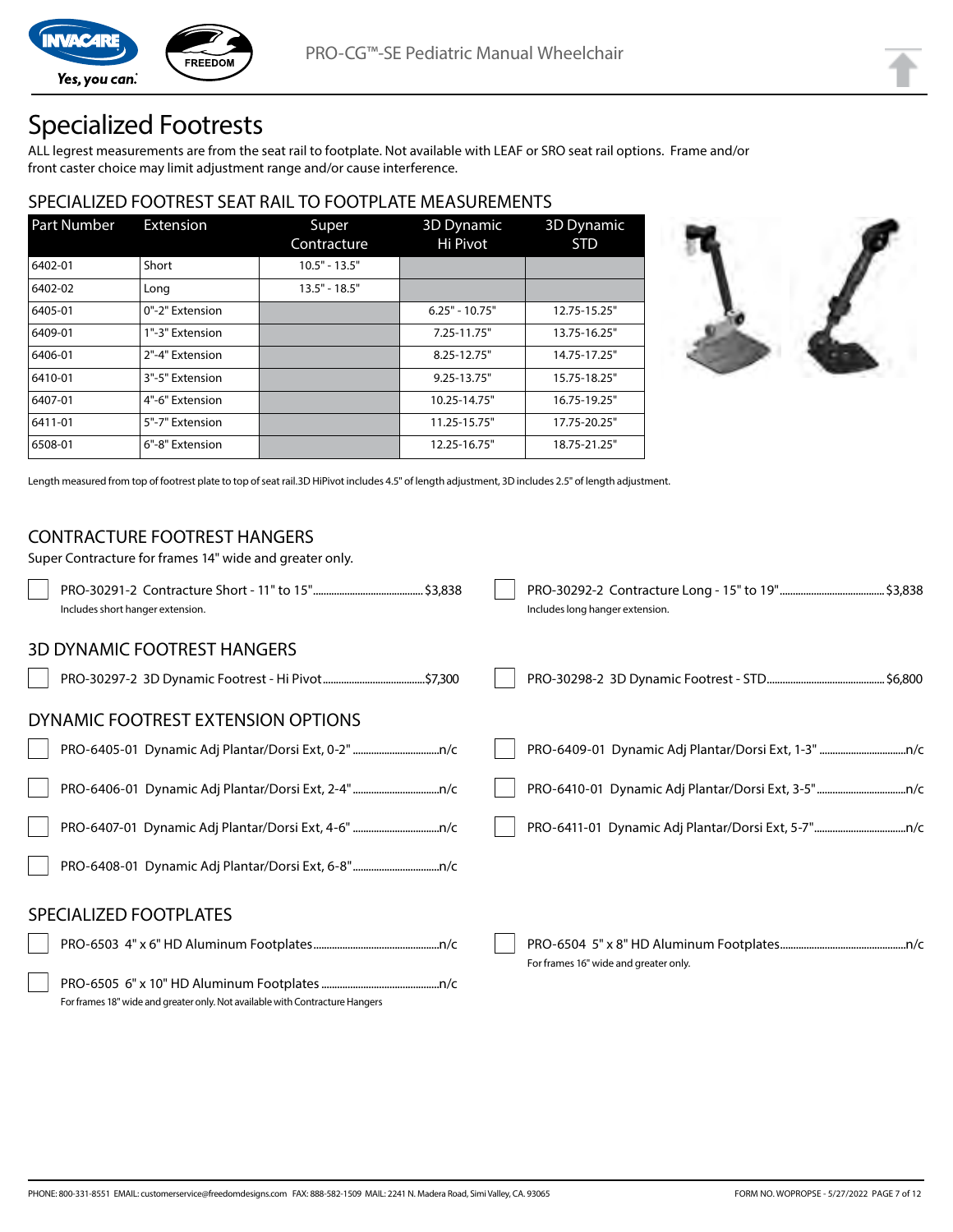

## Armrests

|  | BACK POST MOUNTED ARMRESTS |  |
|--|----------------------------|--|
|--|----------------------------|--|

| Omit Armrests<br>Foam wrap pad STD on all back post mounted armrests.                   |                                |
|-----------------------------------------------------------------------------------------|--------------------------------|
|                                                                                         |                                |
|                                                                                         | PRO-38215 17" to 20" Flip-Back |
| PRO-38210 10.5" to 13.5" Flip-Back<br>Full length pad on 13.5" or longer armrests only. |                                |

## Armrest Heights

| Armrest and Pad                 | Foam           | Desk           | Full           |
|---------------------------------|----------------|----------------|----------------|
| Flip Back                       | $6.5" - 11.5"$ | $7.5" - 12.5"$ | $7.5" - 12.5"$ |
| Flip Back Locking               | $6.5" - 11.5"$ | $7.5" - 12.5"$ | $7.5" - 12.5"$ |
| Telescoping Flip Back           | $6.5" - 11.5"$ | $7.5" - 12.5"$ | $7.5" - 12.5"$ |
| Flip Back Locking Telescoping   | $6.5" - 11.5"$ | $7.5" - 12.5"$ | $7.5" - 12.5"$ |
| Single Post Height Adj. Short   |                | $8" - 14"$     | $8" - 14"$     |
| Single Post Height Adj. Tall    |                | $10" - 16"$    | $10" - 16"$    |
| Dual Post Fixed Height          |                | 9.5''          | 9.5''          |
| Dual Post Flip Back Height Adj. |                | $9" - 13"$     | $9" - 13"$     |



### FRAME MOUNTED ARMRESTS

| PRO-38217 Single Post Height Adjustable, | PRO-38206 Dual Post Flip-Back Height |
|------------------------------------------|--------------------------------------|
| PRO-38203 Single Post Height Adjustable, |                                      |
| <b>ARM PAD OPTIONS</b>                   |                                      |
|                                          | 13.5" or longer armrests only.       |
| Casters                                  |                                      |
|                                          |                                      |
|                                          |                                      |
|                                          |                                      |
|                                          |                                      |
|                                          |                                      |
|                                          |                                      |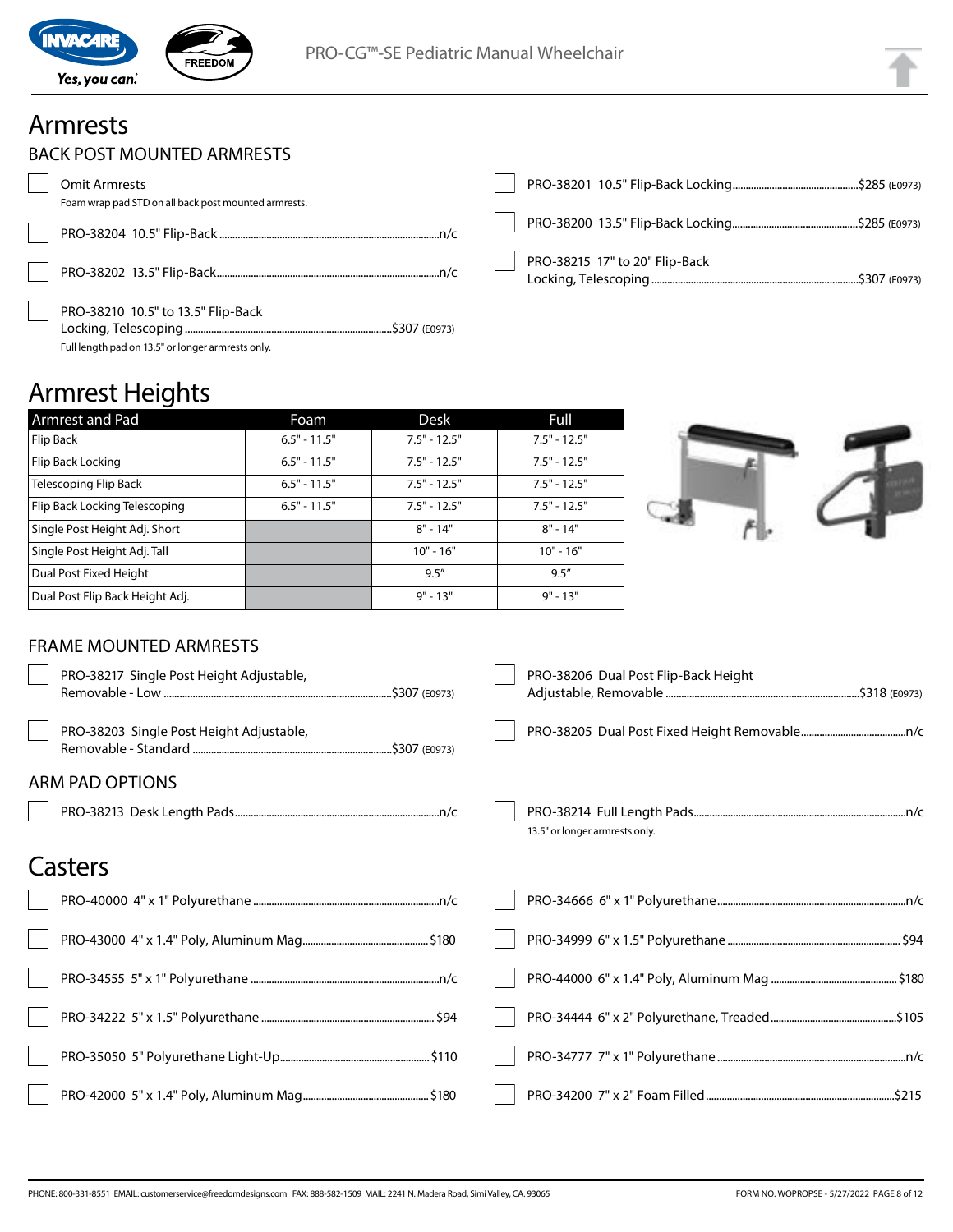

| <b>Wheel Options</b>                                                  | 12" | 16'' | 18" | 20'' | 22" | 24" |
|-----------------------------------------------------------------------|-----|------|-----|------|-----|-----|
| MAGS for Polyurethane Tires - Full Profile                            | X   | X    | X   | X    | X   | x   |
| MAGS for Polyurethane Tires - Low Profile                             | X   |      |     |      |     |     |
| MAGS for Pneumatic Tires - Compatible with all pneumatic tire options | x   | X    | X   | X    | X   | X   |
| Spoke Wheel - Black Compatible with all 16" & 18" tire options        |     | X    | X   |      |     |     |
| Handrim Option                                                        |     |      |     | X    | X   | x   |
| <b>Tire Options</b>                                                   |     |      |     |      |     |     |
| Polyurethane Tires - Black, Full Profile                              | x   | X    | X   | x    | X   | x   |
| Polyurethane Tires - Black, Low Profile                               | x   |      |     |      |     |     |
| <b>Pneumatic Tires - Black</b>                                        | x   | x    | X   | X    | X   | X   |
| <b>Pneumatic Tires - Gray</b>                                         | X   | X    | X   | X    | X   | X   |
| Airless Inserts - Compatible with all pneumatic tire options          | x   | X    | X   | X    | X   | X   |

## Rear Wheels

### MAGS FOR PNEUMATIC TIRES

| 12" mag wheels not available with 7" casters. |  |
|-----------------------------------------------|--|
|                                               |  |
|                                               |  |
|                                               |  |
|                                               |  |
| $\mathsf{L}$                                  |  |

#### MAGS FOR POLYURETHANE TIRES - FULL PROFILE

#### SPOKE

### MAGS FOR POLYURETHANE TIRES - LOW PROFILE

PRO-31526 12" Wheel for Low Profile Poly................................n/c

#### HANDRIM OPTIONS

PRO-31005 Plastic Coated Handrims........................................................\$130 20", 22" & 24" Mag wheels only, not available with drum brakes

PRO-31006 Omit Handrims

#### PNUEMATIC TIRE OPTIONS

| PRO-31544 Black Pnuematic Tire with Airless Inserts\$92 (E2213) | l I          |
|-----------------------------------------------------------------|--------------|
|                                                                 | $\mathbf{I}$ |
| PRO-31000 Gray Pneumatic Tire with Airless Inserts\$92 (E2213)  |              |

#### POLYURETHANE TIRE OPTIONS

| 12" Mag wheel only, not available with drum brakes |
|----------------------------------------------------|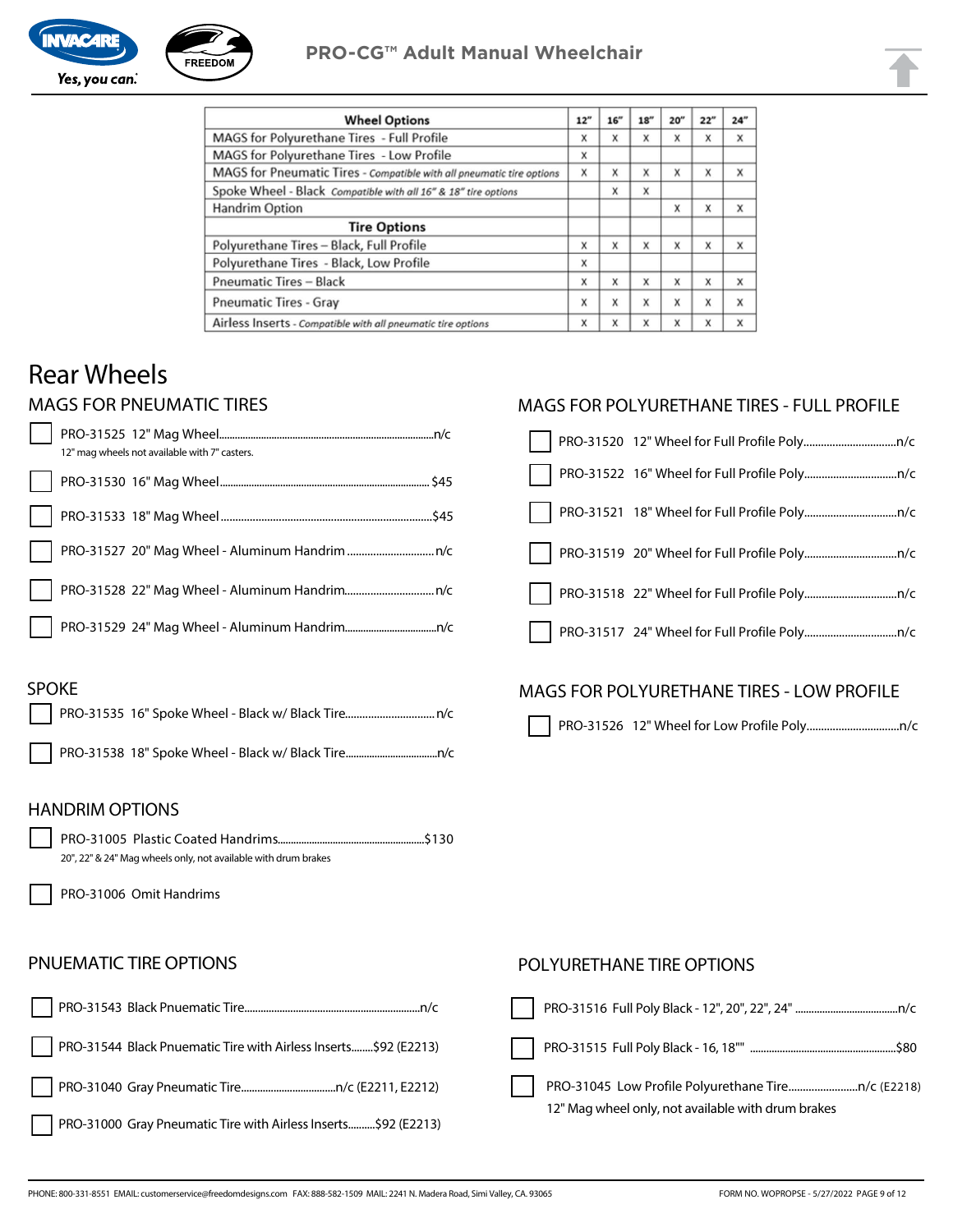

## Wheel/Caster Seat Rail to Floor Heights

| <b>Rear Wheel</b> | <b>Caster Wheel</b>                              |                                                           |                                                         |                                                       |                                                  |                                              |
|-------------------|--------------------------------------------------|-----------------------------------------------------------|---------------------------------------------------------|-------------------------------------------------------|--------------------------------------------------|----------------------------------------------|
|                   | 4"                                               | 5"                                                        | 6"                                                      | $6 \times 2"$                                         | 7"                                               | $7 \times 2$ "                               |
| $12''$            | $15"$<br>15.5"<br>16"<br>18.5"<br>19"            | $15"$<br>15.5"<br>16"<br>18.5"<br>19"                     | 18.5"<br>19"                                            | 18.5"<br>19"                                          | 18.5"<br>$19"$                                   | 18.5"<br>19"                                 |
| $16''$            | $15"$<br>15.5"<br>16"<br>16.5"<br>$17"$<br>17.5" | $15"$<br>15.5"<br>16"<br>16.5"<br>$17"$<br>17.5"          | 16"<br>16.5"<br>$17"$<br>17.5"<br>$20"$                 | 16"<br>16.5"<br>17"<br>17.5"<br>$20"$                 | $17"$<br>17.5"<br>$20"$<br>20.5"                 | 17"<br>17.5"<br>$20"$<br>20.5"               |
| $18''$            | $15"$<br>15.5"<br>16"<br>16.5"<br>$17"$<br>17.5" | 15.5"<br>16"<br>16.5"<br>$17"$<br>17.5"<br>$18"$<br>18.5" | 16"<br>16.5"<br>$17"$<br>17.5"<br>$18"$<br>18.5"        | 16"<br>16.5"<br>17"<br>17.5"<br>18"<br>18.5"          | $17"$<br>17.5"<br>$18"$<br>18.5"                 | $17"$<br>17.5"<br>$18"$<br>18.5"             |
| $20"$             | $17"$<br>17.5"<br>$18"$<br>18.5"<br>19"          | 17"<br>17.5"<br>$18"$<br>18.5"<br>19"<br>19.5"            | $17"$<br>17.5"<br>18"<br>18.5"<br>19"<br>19.5"<br>$20"$ | 17"<br>17.5"<br>18"<br>18.5"<br>19"<br>19.5"<br>$20"$ | $17"$<br>17.5"<br>$18"$<br>18.5"<br>19"<br>$20"$ | 17"<br>17.5"<br>18"<br>18.5"<br>19"<br>$20"$ |
| $22"$             | $18"$<br>18.5"<br>19"                            | $18"$<br>18.5"<br>$19"$<br>19.5"                          | 18"<br>18.5"<br>$19"$<br>19.5"<br>$20"$                 | 18"<br>18.5"<br>$19"$<br>19.5"<br>$20"$               | 18"<br>18.5"<br>$19"$<br>$20"$                   | 18"<br>18.5"<br>$19"$<br>$20"$               |
| $24"$             | 18.5"<br>19"                                     | 18.5"<br>19"                                              | 19"<br>19.5"<br>$20"$                                   | $19"$<br>19.5"<br>$20"$                               | 19"<br>$20"$<br>20.5"                            | 19"<br>$20"$<br>20.5"                        |
| Clear Selection   |                                                  |                                                           |                                                         |                                                       |                                                  |                                              |

Use chart to determine seat rail to floor height. Caster sizes may vary slightly in height by type. Seat rail to floor heights are approximate, and are impacted by wheel type, caster size and braking choice. Heights can vary +/- 1/4". Seat pan choice increases seat rail to floor height 3/8" to 3/4".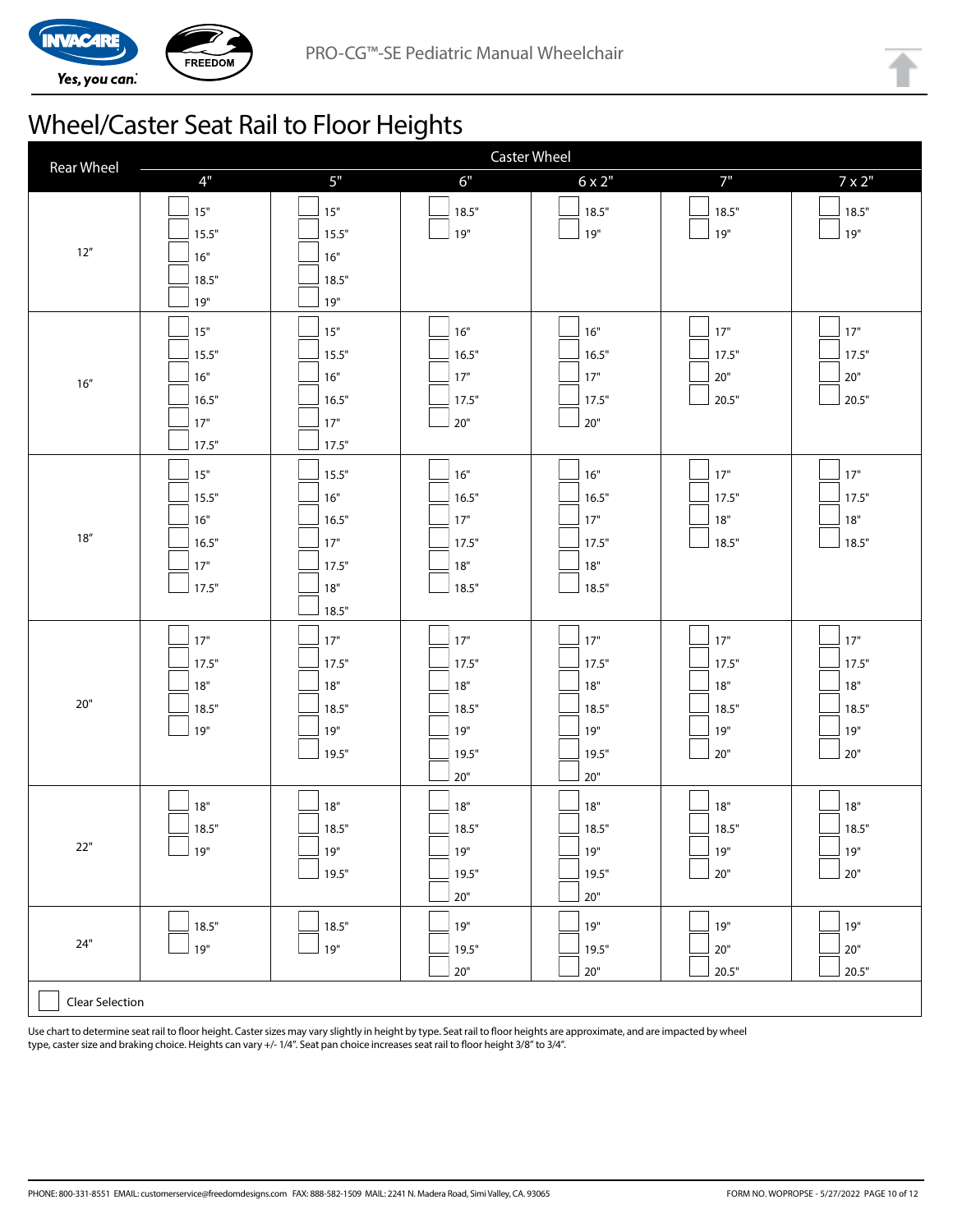

PRO-CG™-SE Pediatric Manual Wheelchair

|  | ٩, |
|--|----|
|  |    |
|  |    |

## Wheel Locks

| <b>STANDARD</b>                                                                                                                                                                                      |  |                                                                                                                                  |  |
|------------------------------------------------------------------------------------------------------------------------------------------------------------------------------------------------------|--|----------------------------------------------------------------------------------------------------------------------------------|--|
|                                                                                                                                                                                                      |  |                                                                                                                                  |  |
| <b>WHEEL LOCK OPTIONS</b>                                                                                                                                                                            |  |                                                                                                                                  |  |
| <b>DRUM LOCK</b><br>Includes manual wheel locks to be used with public transportation. Not available with 12" mag wheels with low pro poly tires.<br>Not Available with 20", 22" & 24" Spoke Wheels. |  |                                                                                                                                  |  |
| Not available with ALL vent and battery trays.                                                                                                                                                       |  | PRO-30275 Hand Activated Brake                                                                                                   |  |
| Anti-Tippers                                                                                                                                                                                         |  | PRO-31605 Spring Loaded Swing-Away                                                                                               |  |
| PRO-31600 Curb Assist Anti-Tip<br>Pair includes one anti-tip tube with curb assist feature.                                                                                                          |  |                                                                                                                                  |  |
| <b>Seat Pans</b><br>ALL seat pans include 2" x 2" notches for growth adjustment.<br>NON-ADJUSTABLE                                                                                                   |  |                                                                                                                                  |  |
| PRO-39010 Fixed Solid Seat Pan - Composite\$183 (E2231)                                                                                                                                              |  | Available in the following sizes ONLY:                                                                                           |  |
| ALL Bolteron seat pans are made to fit frame dimensions unless<br>specified below.                                                                                                                   |  | 10" wide x 12" deep                                                                                                              |  |
|                                                                                                                                                                                                      |  | 12" wide x 14" deep                                                                                                              |  |
|                                                                                                                                                                                                      |  | 14" wide x 16" deep                                                                                                              |  |
| Fixed Seat Pan raises the effective seat to floor height by 1/2".                                                                                                                                    |  | 16" wide x 18" deep                                                                                                              |  |
|                                                                                                                                                                                                      |  | 18" wide x 18" deep                                                                                                              |  |
| <b>ADJUSTABLE</b>                                                                                                                                                                                    |  |                                                                                                                                  |  |
| PRO-39040 Fixed, Width Adjustable                                                                                                                                                                    |  | Available in the following sizes ONLY:                                                                                           |  |
| Fixed Seat Pan raises the effective seat to floor height by 1/2".                                                                                                                                    |  | 10 " wide x 12" deep                                                                                                             |  |
| Width Adjustable Solid Seat Pan adjusts 2" in width (in 1" increments)<br>by assembly hardware to grow with PRO frame.                                                                               |  | 12" wide x 14" deep                                                                                                              |  |
|                                                                                                                                                                                                      |  | 14"-16" wide x 16" deep                                                                                                          |  |
| <b>MOUNTING HARDWARE OPTIONS</b><br>Use to convert fixed seat pan to removable.                                                                                                                      |  | 16"-18" wide x 18" deep                                                                                                          |  |
|                                                                                                                                                                                                      |  |                                                                                                                                  |  |
| Removable Seat Pan Hardware raises the effective seat to floor height by 5/8".<br>Includes 4-points of EZ-Lite mounting hardware, 2 each frame stopper clamps.                                       |  | Includes 4 each 2" drop hooks, 4 each 408 clamps, & 2 each Glide Lock clamps.<br>Not available with ANY Aluminum Solid Seat Pan. |  |
|                                                                                                                                                                                                      |  |                                                                                                                                  |  |